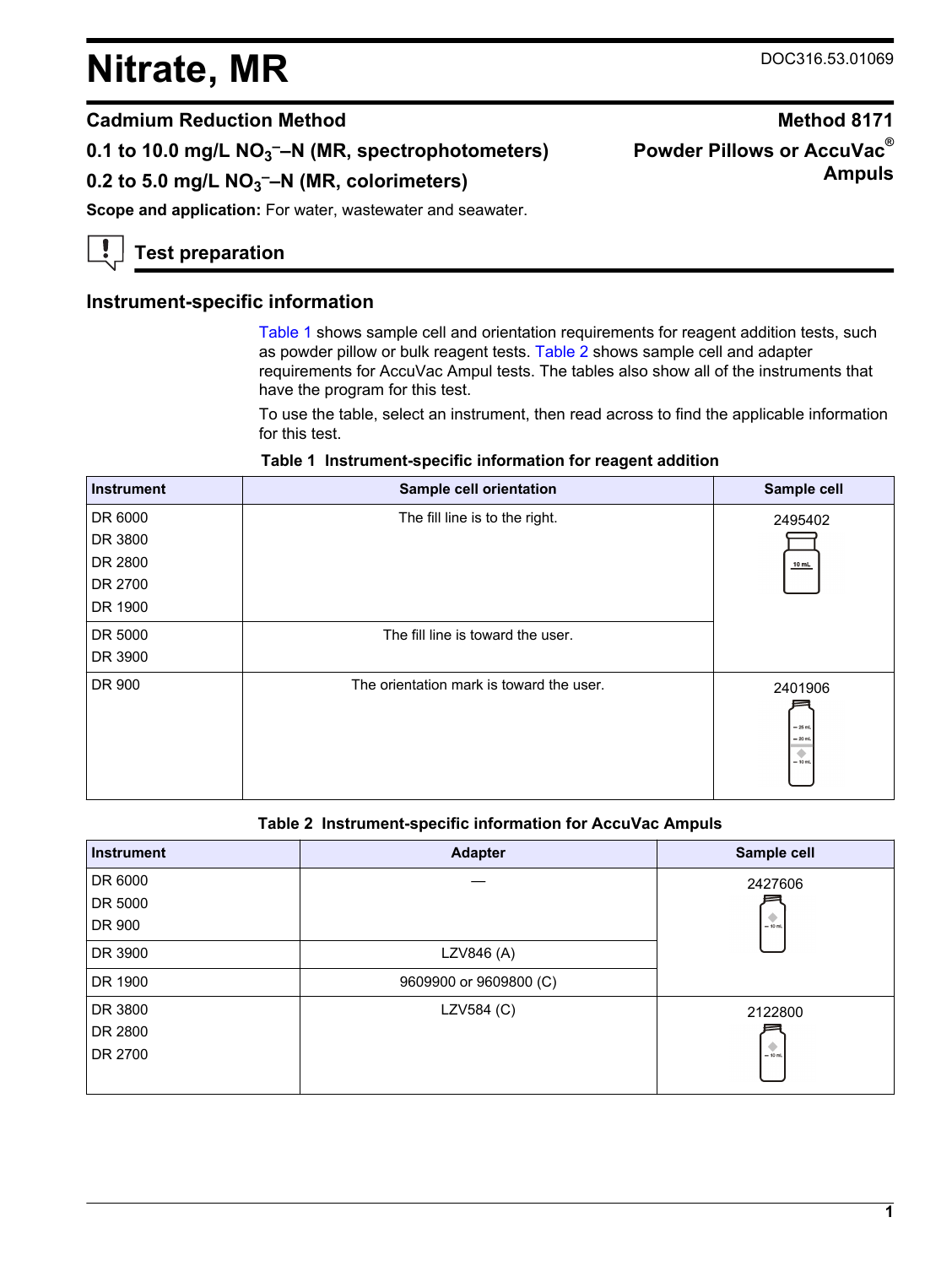## **Before starting**

Install the instrument cap on the DR 900 cell holder before ZERO or READ is pushed.

For the best results, measure the reagent blank value for each new lot of reagent. Replace the sample with deionized water in the test procedure to determine the reagent blank value. Subtract the reagent blank value from the sample results automatically with the reagent blank adjust option.

This method is technique-sensitive. Shaking time and technique influence the color development. For most accurate results, use a standard solution that is within the test range and run the test several times. Increase or decrease the shaking time to get the expected result. Use the adjusted shaking time for sample measurements.

The reagents that are used in this test contain cadmium. Rinse the sample cell immediately after use to remove all cadmium particles. Collect the reacted samples for proper disposal.

A deposit of unoxidized metal will remain at the bottom of the sample cell after the reagent dissolves. The deposit will not affect results.

Review the Safety Data Sheets (MSDS/SDS) for the chemicals that are used. Use the recommended personal protective equipment.

Dispose of reacted solutions according to local, state and federal regulations. Refer to the Safety Data Sheets for disposal information for unused reagents. Refer to the environmental, health and safety staff for your facility and/or local regulatory agencies for further disposal information.

## **Items to collect**

#### **Powder pillows**

| <b>Description</b>                                                                                                                    | Quantity |
|---------------------------------------------------------------------------------------------------------------------------------------|----------|
| NitraVer <sup>®</sup> Nitrate 5 Reagent powder pillow, 10-mL                                                                          |          |
| Sample cells (For information about sample cells, adapters or light shields, refer to Instrument-<br>specific information on page 1.) |          |
| Stopper, Neoprene #1                                                                                                                  |          |

Refer to [Consumables and replacement items](#page-6-0) on page 7 for order information.

#### **AccuVac Ampuls**

| <b>Description</b>                                                                                                                    | Quantity |
|---------------------------------------------------------------------------------------------------------------------------------------|----------|
| NitraVer <sup>®</sup> Nitrate 5 Reagent AccuVac <sup>®</sup> Ampul                                                                    |          |
| Beaker, 50 mL                                                                                                                         |          |
| Stoppers for 18-mm tubes and AccuVac Ampuls                                                                                           |          |
| Sample cells (For information about sample cells, adapters or light shields, refer to Instrument-<br>specific information on page 1.) |          |

Refer to [Consumables and replacement items](#page-6-0) on page 7 for order information.

### **Sample collection and storage**

- Collect samples in clean glass or plastic bottles.
- Analyze the samples as soon as possible for best results.
- If immediate analysis is not possible, immediately filter and keep the samples at or below 6 °C (43 °F) for a maximum of 48 hours.
- To preserve samples for a maximum of 28 days, adjust the sample pH to 2 or less with concentrated sulfuric acid (approximately 2 mL per liter) and keep at or below 6 °C (43 °F). The test results then include nitrate and nitrite.
- Let the sample temperature increase to room temperature before analysis.
- Before analysis, adjust the pH to 7 with 5 N sodium hydroxide solution.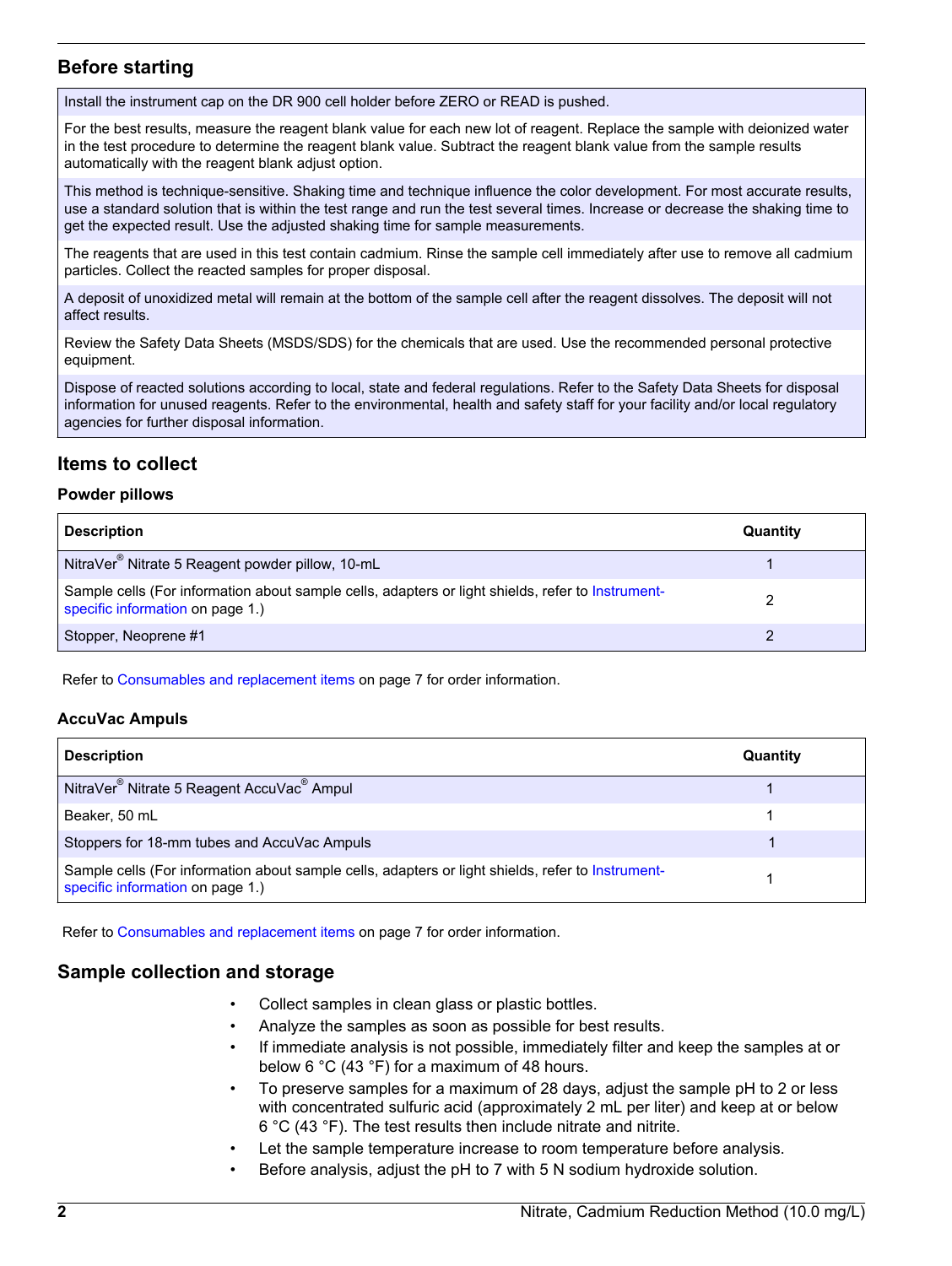• Correct the test result for the dilution caused by the volume additions.

## **Powder pillow procedure**



**1.** Start program **353 N, Nitrate MR PP**. For information about sample cells, adapters or light shields, refer to [Instrument](#page-0-2)[specific information](#page-0-2) on page 1.

*Note: Although the program name can be different between instruments, the program number does not change.*



**2. Prepare the sample:** Fill a sample cell with 10 mL of sample.



**3.** Add the contents of one powder pillow to the sample cell.



**4.** Start the instrument timer. A 1-minute reaction time starts.



**5.** Put the stopper on the sample cell. Shake the sample cell vigorously until the timer expires. Some solid material will not dissolve. Undissolved powder will not affect results.



**6.** Start the instrument timer. A 5-minute reaction time starts. An amber color shows if nitrate is present.



**7. Prepare the blank:** Fill a second sample cell with 10 mL of sample.



**8.** When the timer expires, clean the blank sample cell.



**9.** Insert the blank into the cell holder.



**10.** Push **ZERO**. The display shows 0.0 mg/L  $NO<sub>3</sub>$ –N.



**11.** Clean the prepared sample cell.



**12.** Within 2 minutes after the timer expires, insert the prepared sample into the cell holder.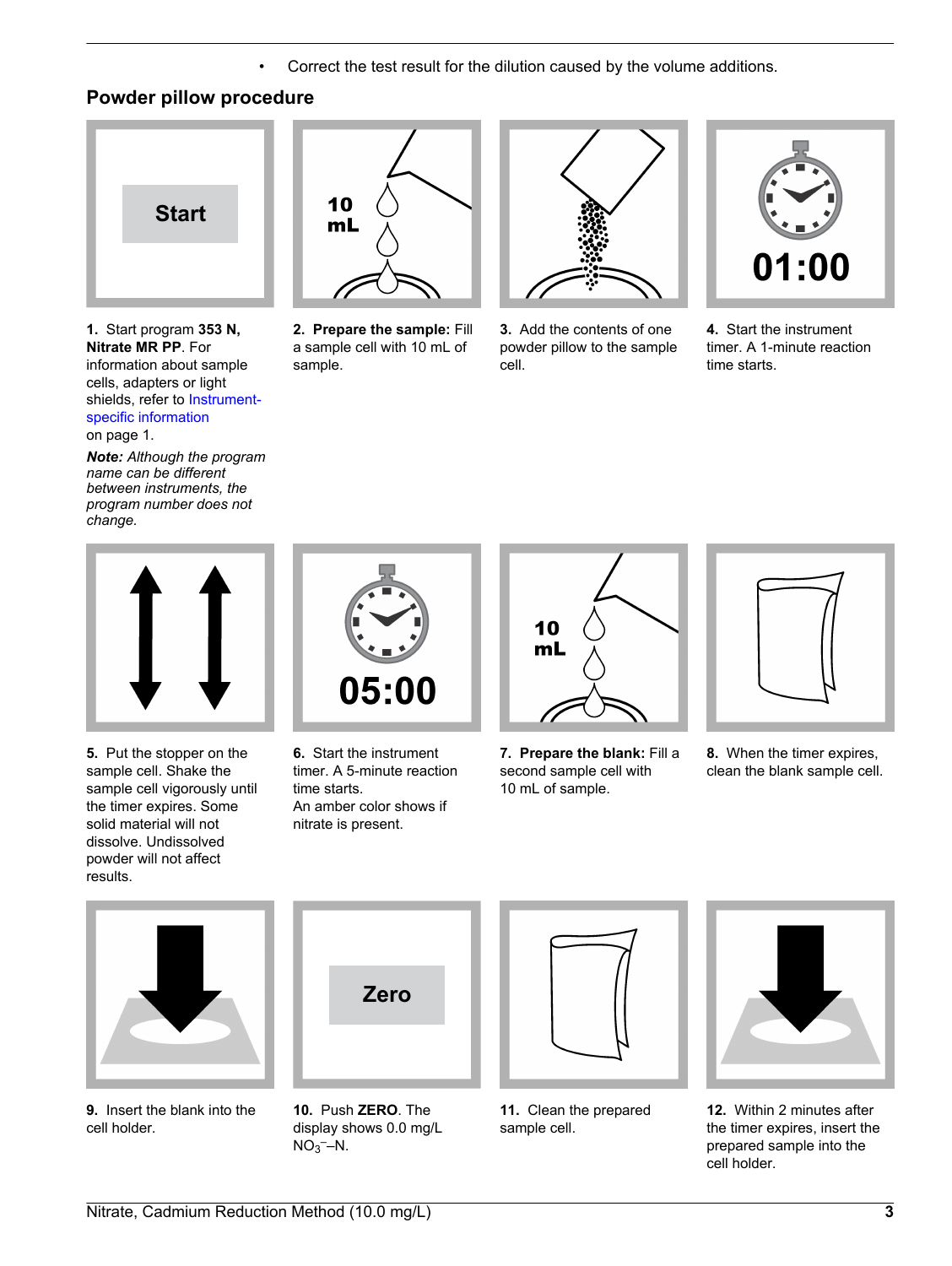

**13.** Push **READ**. Results show in mg/L  $NO<sub>3</sub>$  -N.

## **AccuVac Ampul procedure**



**1.** Start program **359 N, Nitrate MR AV**. For information about sample cells, adapters or light shields, refer to [Instrument](#page-0-2)[specific information](#page-0-2) on page 1.

*Note: Although the program name can be different between instruments, the program number does not change.*



**2. Prepare the blank:** Fill the sample cell with 10 mL of sample.



**3. Prepare the sample:** Collect at least 40 mL of sample in a 50-mL beaker. Fill the AccuVac Ampul with sample. Keep the tip immersed while the AccuVac Ampul fills completely.



**4.** Start the instrument timer. A 1-minute reaction time starts.



**5.** Use a stopper to close the Ampul tip. Invert the Ampul 48–52 times as the timer counts down.



**6.** Start the instrument timer. A 5-minute reaction time starts. An amber color shows if nitrate is present.



**7.** When the timer expires, clean the blank sample cell.



**8.** Insert the blank into the cell holder.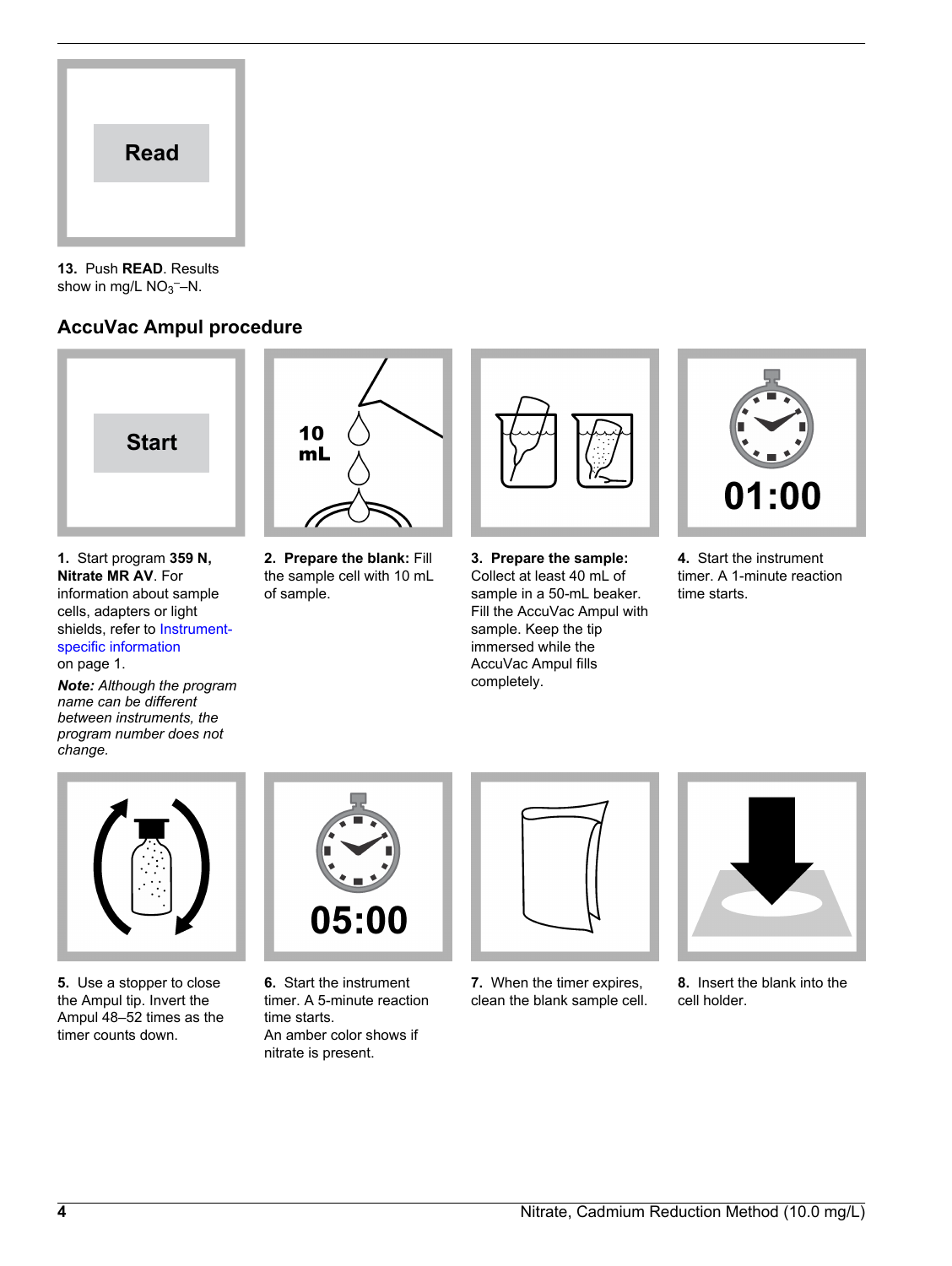



**9.** Push **ZERO**. The display shows  $0.0$  mg/L  $NO<sub>3</sub>$ –N.

**10.** Clean the AccuVac Ampul.



**11.** Within 2 minutes after the timer expires, insert the prepared sample AccuVac Ampul into the cell holder.



**12.** Push **READ**. Results show in mg/L  $NO<sub>3</sub>$  -N.

## **Interferences**

| Interfering substance                           | Interference level                                                                                                                                                                                                                                                                                                                                                            |  |
|-------------------------------------------------|-------------------------------------------------------------------------------------------------------------------------------------------------------------------------------------------------------------------------------------------------------------------------------------------------------------------------------------------------------------------------------|--|
| Chloride                                        | Chloride concentrations above 100 mg/L cause low results. The test can be used at high chloride<br>concentrations (seawater) if a calibration is made with standards that have the same chloride<br>concentration as the samples (refer to Seawater calibration on page 5).                                                                                                   |  |
| Ferric iron                                     | Interferes at all levels                                                                                                                                                                                                                                                                                                                                                      |  |
| Nitrite                                         | Interferes at all levels<br>Compensate for nitrite interference as follows:<br>Add 30-g/L Bromine Water by drops to the sample until a yellow color remains.<br>1.<br>2.<br>Add 1 drop of 30-g/L Phenol Solution to remove the color.<br>Use the test procedure to measure the concentration of the treated sample. Report the results<br>3.<br>as total nitrate and nitrite. |  |
| Highly buffered samples<br>or extreme sample pH | Can prevent the correct pH adjustment of the sample by the reagents. Sample pre-treatment may<br>be necessary.                                                                                                                                                                                                                                                                |  |
| Strong oxidizing and<br>reducing substances     | Interfere at all levels                                                                                                                                                                                                                                                                                                                                                       |  |

## <span id="page-4-0"></span>**Seawater calibration**

Chloride concentrations above 100 mg/L cause low results. To use this method for samples with high chloride concentrations, calibrate the instrument with nitrate standard solutions that contain the same amount of chloride as the samples. Prepare calibration standards that contain chloride and 1.0, 3.0, 5.0 and 10.0 mg/L nitrate (as  $NO_3$ <sup>-</sup>-N) as follows:

- **1.** Prepare 1 liter of chloride water that has the same chloride concentration as the samples.
	- **a.** Weigh the applicable amount of ACS-grade sodium chloride: (chloride concentration of samples in  $g/L$ ) x (1.6485) = g of NaCl per liter. *Note: 18.8 g/L is the typical chloride concentration of seawater.*
	- **b.** Add the sodium chloride to a 1-liter volumetric flask.
	- **c.** Dilute to the mark with deionized water. Mix thoroughly. Use this water as the dilution water to prepare the nitrate standard solutions.
- **2.** Use a pipet to add 1.0, 3.0, 5.0 and 10.0 mL of a 100 mg/L nitrate-nitrogen  $(NO<sub>3</sub> N)$ standard solution into four different 100-mL Class A volumetric flasks.
- **3.** Dilute to the mark with the prepared chloride water. Mix thoroughly.
- **4.** Complete the test procedure for each of the standard solutions and for the prepared chloride water (for a 0-mg/L standard solution).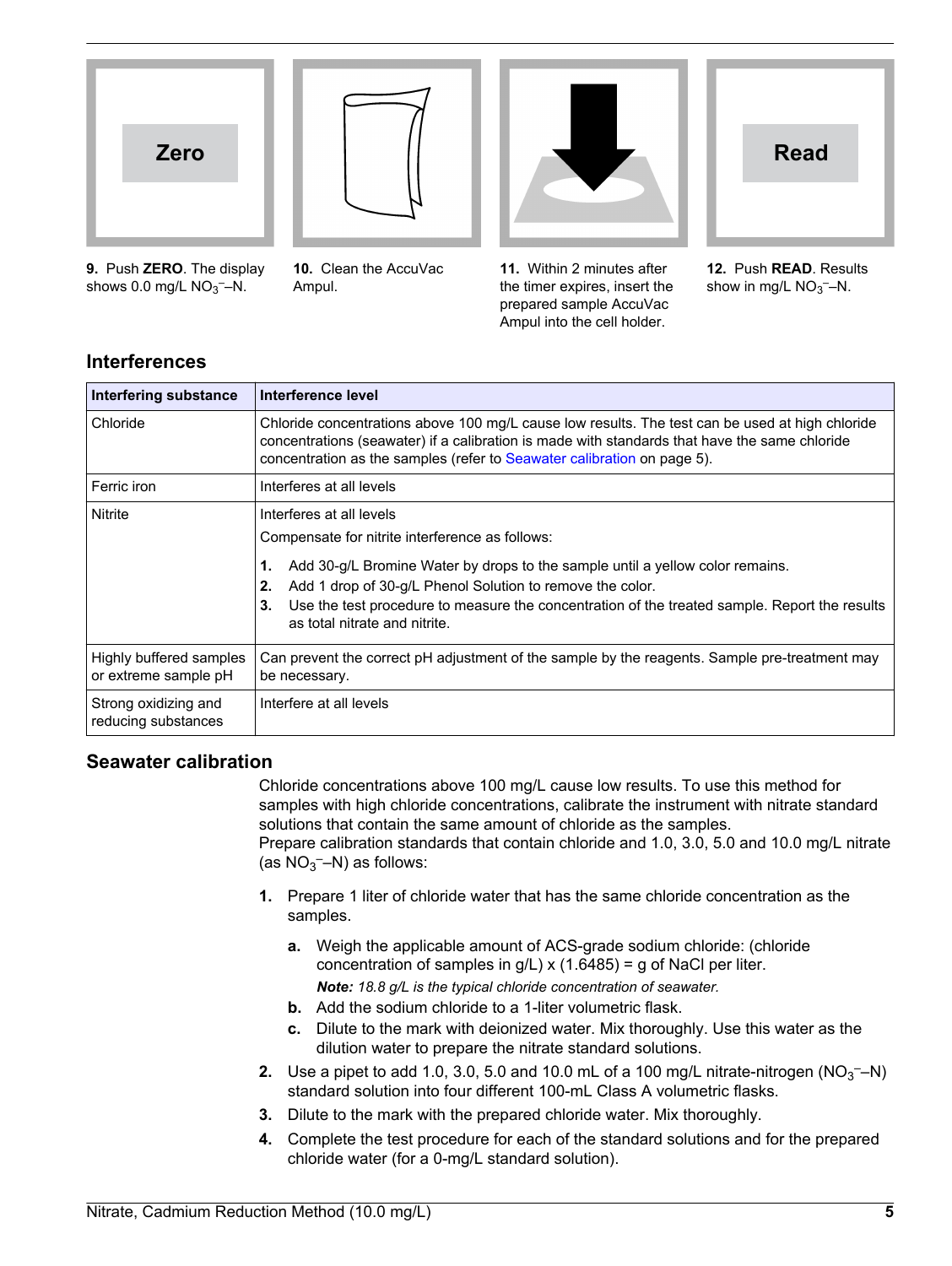- **5.** Measure the absorbance of the standard solutions and enter a user calibration into the instrument.
- **6.** Use the user program to measure samples that contain high concentrations of chloride.

## **Accuracy check**

#### **Standard additions method (sample spike)**

Use the standard additions method (for applicable instruments) to validate the test procedure, reagents and instrument and to find if there is an interference in the sample. Items to collect:

- Nitrate Nitrogen Standard Solution, 100 mg/L  $NO<sub>3</sub>$  N
- Ampule breaker
- Pipet, TenSette®, 0.1–1.0 mL and tips
- **1.** Use the test procedure to measure the concentration of the sample, then keep the (unspiked) sample in the instrument.
- **2.** Go to the Standard Additions option in the instrument menu.
- **3.** Select the values for standard concentration, sample volume and spike volumes.
- **4.** Open the standard solution.
- **5.** Prepare three spiked samples: use the TenSette pipet to add 0.1 mL, 0.2 mL and 0.3 mL of the standard solution, respectively, to three 10-mL portions of fresh sample. Mix well.

*Note: For AccuVac® Ampuls, add 0.1 mL, 0.2 mL and 0.3 mL of a 500 mg/L NO<sup>3</sup> ––N standard solution to three 50-mL portions of fresh sample.*

- **6.** Use the test procedure to measure the concentration of each of the spiked samples. Start with the smallest sample spike. Measure each of the spiked samples in the instrument.
- **7.** Select **Graph** to compare the expected results to the actual results.

*Note: If the actual results are significantly different from the expected results, make sure that the sample volumes and sample spikes are measured accurately. The sample volumes and sample spikes that are used should agree with the selections in the standard additions menu. If the results are not within acceptable limits, the sample may contain an interference.*

#### **Standard solution method**

Use the standard solution method to validate the test procedure, the reagents and the instrument.

Items to collect:

- Nitrate Nitrogen Standard Solution, 100 mg/L  $NO<sub>3</sub>$  N
- 100-mL volumetric flask, Class A
- 5-mL volumetric pipet, Class A and pipet filler
- Deionized water
- **1.** Prepare a 5.0 mg/L nitrate-nitrogen standard solution as follows:
	- **a.** Use a pipet to add 5.0 mL of 100 mg/L nitrate-nitrogen standard solution into the volumetric flask.
	- **b.** Dilute to the mark with deionized water. Mix well. Prepare this solution daily.
- **2.** Use the test procedure to measure the concentration of the prepared standard solution.
- **3.** Compare the expected result to the actual result.

*Note: The factory calibration can be adjusted slightly with the standard adjust option so that the instrument shows the expected value of the standard solution. The adjusted calibration is then used for all test results. This adjustment can increase the test accuracy when there are slight variations in the reagents or instruments.*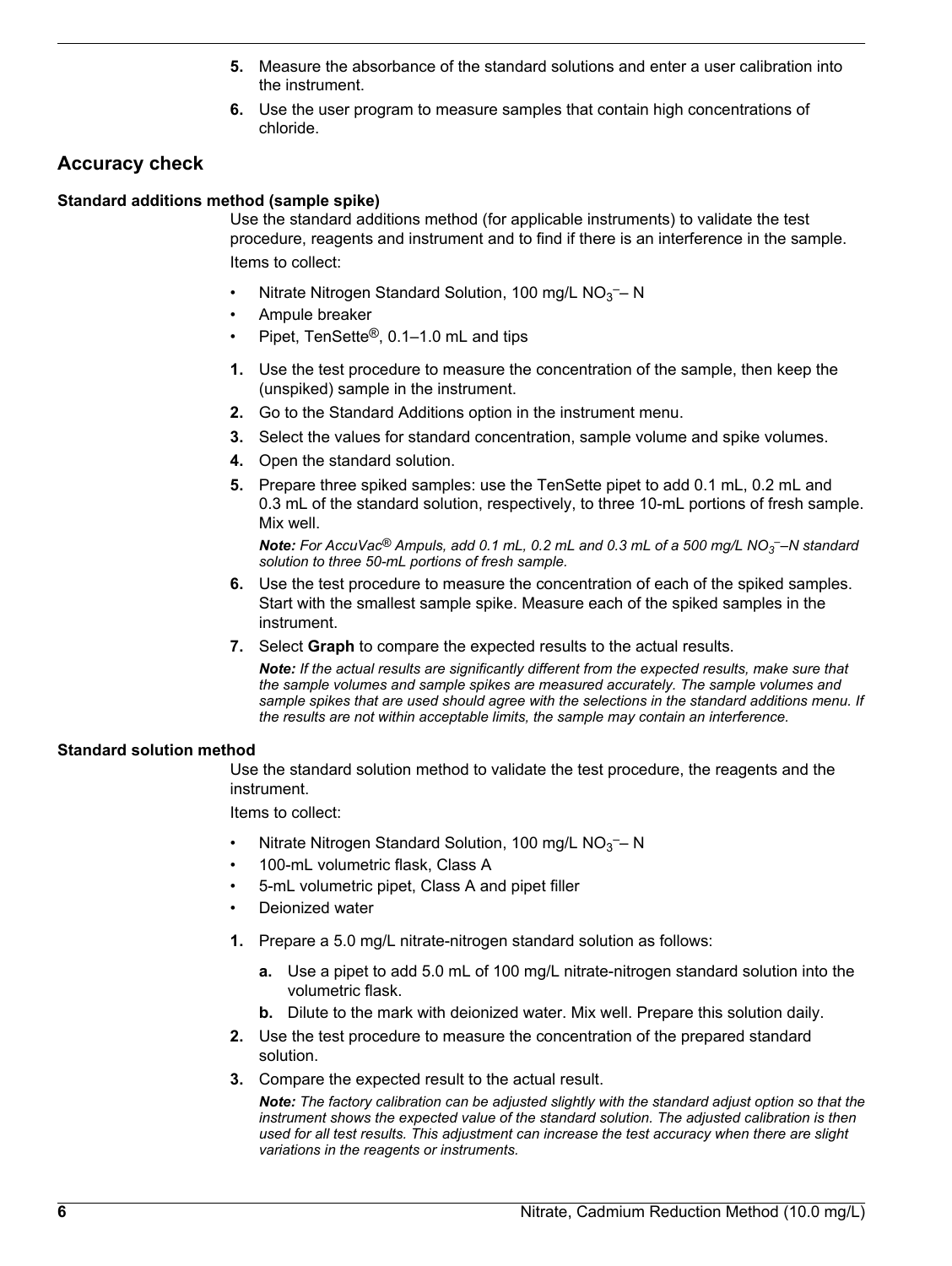## **Method performance**

The method performance data that follows was derived from laboratory tests that were measured on a spectrophotometer during ideal test conditions. Users can get different results under different test conditions.

<span id="page-6-0"></span>

| <b>Program</b> | <b>Standard</b>                 | <b>Precision (95% Confidence Interval)</b> | <b>Sensitivity</b><br>Concentration change per 0.010 Abs change |
|----------------|---------------------------------|--------------------------------------------|-----------------------------------------------------------------|
| 353            | 5.0 mg/L $NO3$ –N               | 4.8–5.2 mg/L $NO3$ –N                      | 0.04 mg/L $NO3$ –N                                              |
| 359            | 5.0 mg/L $NO_3$ <sup>-</sup> -N | 4.6–5.4 mg/L $NO3$ –N                      | 0.05 mg/L $NO3$ –N                                              |

## **Summary of method**

Cadmium metal reduces nitrate in the sample to nitrite. The nitrite ion reacts in an acidic medium with sulfanilic acid to form an intermediate diazonium salt. The salt couples with gentisic acid to form an amber colored solution. The measurement wavelength is 400 nm for spectrophotometers or 420 nm for colorimeters.

### **Pollution prevention and waste management**

Reacted samples contain cadmium and must be disposed of as a hazardous waste. Dispose of reacted solutions according to local, state and federal regulations.

## **Consumables and replacement items**

#### **Required reagents**

| <b>Description</b>                                                 | <b>Quantity/test</b> | Unit          | ltem no. |
|--------------------------------------------------------------------|----------------------|---------------|----------|
| NitraVer <sup>®</sup> 5 Nitrate Reagent Powder Pillow, 10-mL       |                      | $100$ /p $kg$ | 2106169  |
| <b>OR</b>                                                          |                      |               |          |
| NitraVer <sup>®</sup> 5 Nitrate Reagent AccuVac <sup>®</sup> Ampul |                      | $25$ /pkq     | 2511025  |

#### **Required apparatus for powder pillows**

| <b>Description</b>                | <b>Quantity/test</b> | Unit   | Item no. |
|-----------------------------------|----------------------|--------|----------|
| Stopper, Neoprene, solid, size #2 |                      | 12/pkg | 1480802  |

#### **Required apparatus for AccuVac Ampuls**

| <b>Description</b>                          | <b>Quantity/test</b> | Unit  | Item no. |
|---------------------------------------------|----------------------|-------|----------|
| Beaker, 50-mL                               |                      | each  | 50041H   |
| Stoppers for 18-mm tubes and AccuVac Ampuls |                      | 6/pkg | 173106   |

#### **Recommended standards**

| <b>Description</b>                                                                                                                                         | Unit   | Item no. |
|------------------------------------------------------------------------------------------------------------------------------------------------------------|--------|----------|
| Drinking Water Standard, Mixed Parameter, Inorganic for F <sup>-</sup> , NO <sub>3</sub> -N, PO <sub>4</sub> <sup>3-</sup> , SO <sub>4</sub> <sup>2-</sup> | 500 mL | 2833049  |
| Nitrate Nitrogen Standard Solution, 100-mg/L NH <sub>3</sub> -N                                                                                            | 500 mL | 194749   |
| Nitrate Nitrogen Standard Solution, Voluette <sup>®</sup> Ampule, 500-mg/L NO <sub>3</sub> -N                                                              | 16/pkg | 1426010  |

#### **Optional reagents and apparatus**

| <b>Description</b>                | Unit  | Item no. |
|-----------------------------------|-------|----------|
| Bromine Water, 30 g/L             | 29 mL | 221120   |
| Mixing cylinder, graduated, 50-mL | each  | 2088641  |